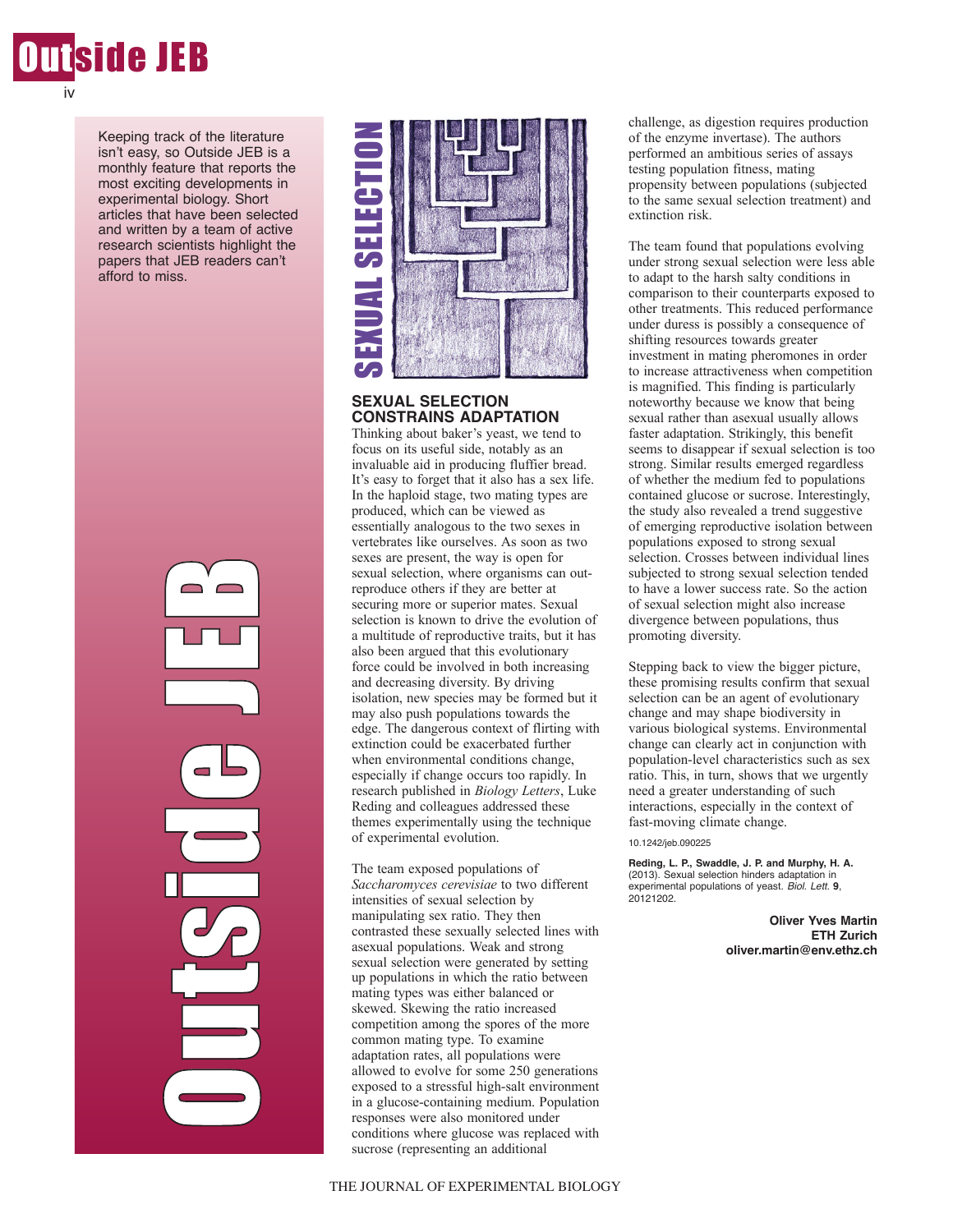



## **KINDERGARTEN FOR COWBIRDS**

In most species, social skills develop long before sexual maturity. In kindergarten, children are already learning the basics of playing nicely; share your toys and don't hit others. These early social skills are important for interacting and cooperating with colleagues throughout life, but does mastery of these kindergarten skills also translate to better courtship skills? Do those that share their toys more generously in kindergarten have better success on the dating scene as adults?

Gregory Kohn, Andrew King, Rebekka Dohme, Gwendwr Meredith and Meredith West from Indiana University investigated this phenomenon in the brown-headed cowbird, *Molothrus ater*. Brown-headed cowbirds are brood parasites, and so juveniles typically form flocks together, rather than interacting extensively with mature birds. However, brown-headed cowbirds still learn several key social abilities as juveniles. In particular, they learn to play nicely with others by using a head-down display, where one bird will bow towards another brown-headed cowbird, and invite the other bird to make close physical contact. Like sharing toys or giving a hug, this affiliative gesture lets birds form closer social bonds. In their study, the authors predicted that juvenile cowbirds would vary in their social skills, and some birds would initiate more of these displays, while others would initiate fewer. The authors predicted that the juveniles that had better social skills would then display better courtship skills as adults, and would be better at maintaining a stable relationship with a potential mate, than those with poorer social skills as juveniles.

To examine consistency of social skills as juveniles, the authors captured 12 male and 12 female juvenile brown-headed cowbirds and brought them back to the laboratory for the autumn and winter. To explore whether

birds would be more likely to interact with familiar partners, the birds were divided into two aviaries for a month in the autumn, and then reunited for the remainder of the autumn and winter. The authors made daily recordings of the aviary throughout, noting all of the head-down displays, and which birds were involved. Finally, to examine how juvenile social skills related to adult courtship skills, daily recordings were made of both male courtship and female response to the courtship during the subsequent breeding season.

The researchers found that females typically initiated head-down displays with other females, while males were equally likely to initiate displays with both males and females. They also found that once the two flocks were reunited, the birds were more likely to initiate head-down displays with the birds they were familiar with. Individual females were consistent in the number of head-down displays that they initiated, with some females reliably initiating more headdown displays than others. Within the males, however, there was no pattern, and all males initiated similar numbers of displays. In the spring, the females that initiated higher numbers of head-down displays received more attention from males, and formed more stable partnerships with males than the females that initiated lower rates of these displays as juveniles. However, there was no relationship between juvenile social skills and adult courtship skills for males. Thus, for females, initiating close social relationships with other females as juveniles predicts courtship skills with males as adults. It appears that at least for female brown-headed cowbirds, everything they need to know, they learn in kindergarten.

10.1242/jeb.081620

**Kohn, G. M., King, A. P., Dohme, R., Meredith, G. R. and West, M. J.** (2013). Robust autumn social attributes predict spring courtship skills in juvenile female brown-headed cowbirds, *Molothrus ater*. *Anim. Behav.* doi: 10.1016/j.anbehav.2013.01.009

> **Constance M. O'Connor McMaster University coconn@mcmaster.ca**



# **CELL DEATH TRIGGERS LIFE IN MUSCLES**

During muscle development and regeneration, the threadlike myofibres that make up mammalian skeletal muscles emanate from the progressive fusion of progenitor cells, called myoblasts. Some details of the underlying signalling pathway involved in myoblast fusion are known, but the early triggers have remained elusive. In a ground-breaking study recently published in *Nature*, a team of scientists from the University of Virginia, USA, led by Kodi Ravichandran came to the startling conclusion that cell death provides a signal that promotes myoblast fusion.

Myoblast fusion involves two proteins (ELMO/Dock180) known to activate the Rac G protein, which in turn induces reorganization of the actin cytoskeleton. Exposure of phosphatidylserine (PS) on the outer leaflet of the myoblast's plasma membrane enhances myoblast fusion. Strikingly, all these molecules are also known to be involved in programmed cell death (apoptosis), specifically in the clearance of apoptotic cells by phagocytosis. During this process, PS exposed on the surface of apoptotic cells acts as a signal to phagocytic cells. PS is then recognized by the G protein-coupled receptor BAI1 and is transmitted in an ELMO/Dock180/Rac-dependent manner to induce remodelling of the cytoskeleton and engulfment of apoptotic cells.

Given the usage of similar pathways in myoblast fusion, the scientists from Virginia wondered whether cell death might be linked to myoblast fusion in a much more direct fashion. They designed a series of sophisticated experiments using myoblast cell cultures that allowed them to induce and quantify myoblast fusions under various experimental conditions.

First, the team focused on the expression of BAI1, which they indeed detected in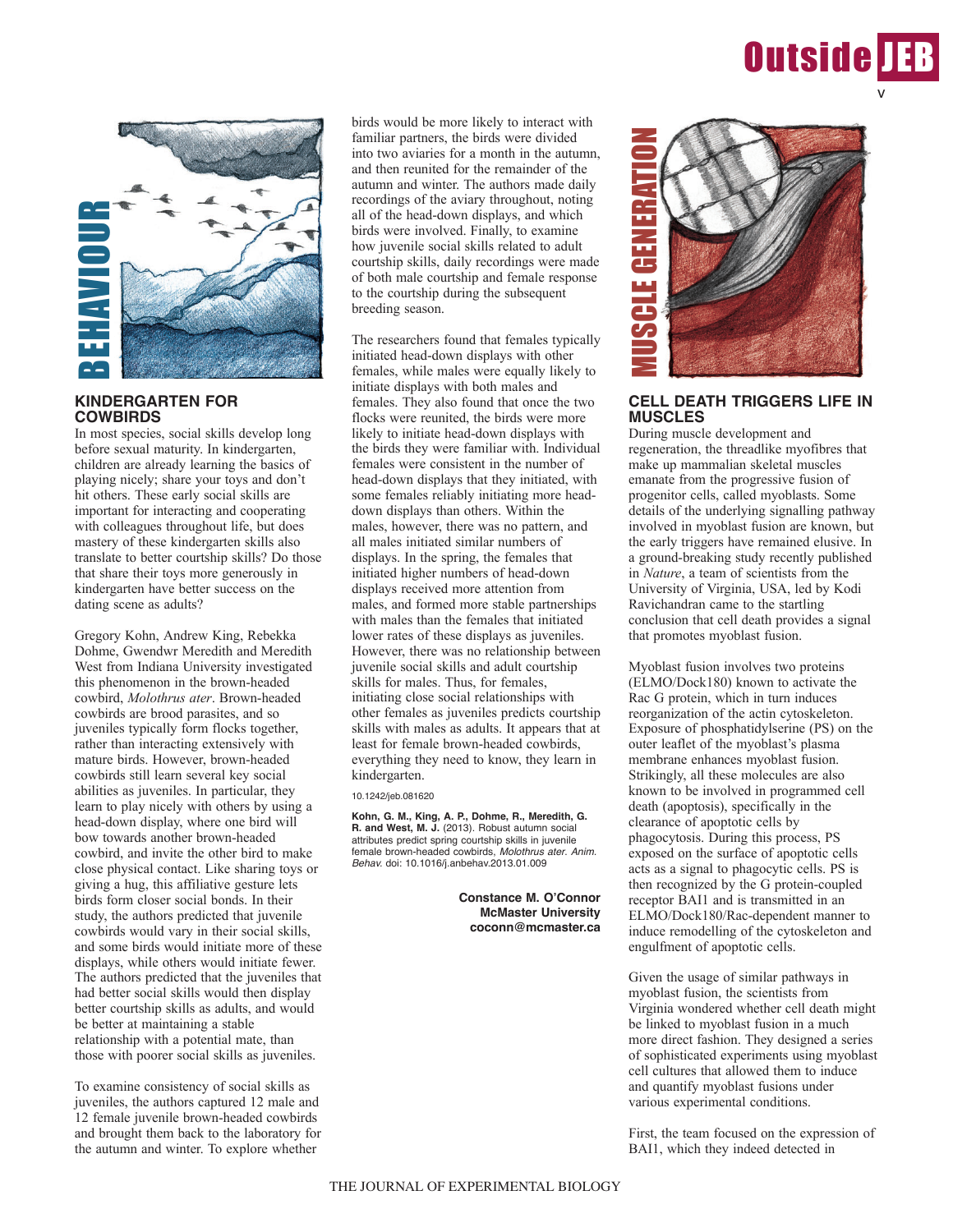

myoblast cells. Moreover, after they experimentally induced myoblast fusion in the cell culture, they found that BAI1 transcript levels were significantly elevated compared with the control, suggesting a role of BAI1 in myoblast fusion. Motivated by this finding, they went on to artificially overexpress the *BAI1* gene in myoblasts. They observed that myoblast fusion was enhanced in these BAI1-overexpressing cells, and furthermore demonstrated that this effect is dependent on ELMO/Dock180 and Rac proteins, as overexpression of a mutant BAI1 version, lacking the docking site for ELMO, failed to enhance fusion. The team also tested their hypothesis *in vivo* using mice lacking a functional version of the *BAI1* gene. In line with their hypothesis, the team found that the myofibres obtained from *BAI1*-deficient mice were smaller than in control mice and that muscle regeneration was negatively affected.

The team knew from their previous work that a significant number of myoblasts undergo apoptosis during myoblast fusion, so they tested whether blocking either PS signalling or apoptosis would affect myoblast fusion. They added PS-masking proteins or inhibitors of apoptosis to the cell culture and then induced myoblast fusion. Intriguingly, blocking either PS signalling or apoptosis impaired myoblast fusion. By adding back apoptotic cells of different origins, they rescued fusion, suggesting that various types of apoptotic cell can trigger myoblast fusion.

Ravichandran's team has provided compelling evidence that a known cell death signal, PS signalling through BAI1, induces myoblast fusion. But how apoptosis aids fusion and how very similar pathways can result in phagocytosis in some cells and fusion in others remains to be elucidated. Further insights into the underlying mechanism may help to develop new strategies for muscle regeneration in sports and medicine.

#### 10.1242/jeb.081638

**Hochreiter-Hufford, A. E., Lee, C. S., Kinchen, J. M., Sokolowski, J. D., Arandjelovic, S., Call, J. A., Klibanov, A. L., Yan, Z., Mandell, J. W. and Ravichandran, K. S.** (2013). Phosphatidylserine receptor BAI1 and apoptotic cells as new promoters of myoblast fusion. *Nature* **497**, 263-267.

#### **Hans Merzendorfer University of Osnabrueck merzendorfer@biologie.uniosnabrueck.de**



## **(HOMO)SEXUALLY ACTIVE FISH ARE SEXIER TO FEMALES**

Homosexuality occurs in most animal species, from insects to mammals, and it is more common amongst males. But how could homosexual behaviour have evolved if same-sex copulations do not result in offspring and should therefore decrease fitness? Furthermore, copulation tends to be an energetically costly activity for both parties involved and even though it tends to be less so for males than for females, the fact remains that even male–male homosexuality appears to be a waste of energy and gametes. The truth though, is that exclusive homosexuality is rarely present in non-human animals, and most males that engage in homosexual encounters also mate with females. Could it be possible, then, that male homosexual behaviour leads to an increase in subsequent success with female mates? If this were the case, homosexual behaviour would have a direct positive effect on fitness.

When it comes to mate choices, females of the live-bearing fish *Poecilia mexicana* like to copy their female friends. That is, seeing a male consorting with someone else makes him a more desirable mate and they are more likely to mate with him later, probably because copulation in itself is an indication of male quality; but would the effect of this fishy voyeurism be different if the sexual participants were both males? A recent paper by David Bierbach and his colleagues from the University of Frankfurt in Germany provides insight into the secret sexual lives of bisexual male fish and the aphrodisiac effects of their sexual escapades on their heterosexual mates.

There are two types of *P. mexicana* males; drab, small males, and big, colourful ones. Not surprisingly, females generally prefer the larger, more handsome suitors. Before copulations, males of the species engage in a pre-mating behaviour called 'nipping', in

which a male makes oral contact with either the female's genital opening or the male's copulatory organ depending on the sex of his chosen mate. To test the hypothesis that male–male sexual behaviour increases male attractiveness to females, Bierbach and his team presented females with a digital animation of either a drab male 'nipping' on another male or a drab male 'nipping' on a female. The team then determined whether the female bias for colourful males had changed based on the behavioural interactions they had observed.

The results of these experiments showed that females that had watched the drab males 'nipping' at either other males or females increased their preference towards these drab males. The aphrodisiac effect on the females was similar whether they had watched videos of homosexual or heterosexual interactions suggesting that, for males, sexual encounters, even if they are homosexual, will increase their fitness by increasing their chances of later finding a female mate.

In their study, Bierbach and his colleagues provide insight into the evolution of homosexual behaviour. So, what adaptive benefits could homosexual behaviour confer to individuals for it to be so ubiquitous across the animal kingdom? Well, this study doesn't talk about other animals but if you are a little ugly *P. mexicana* male and can't seem to find a female date, mating with another male might increase your chances of scoring a nice fertile female down the road.

### 10.1242/jeb.081646

**Bierbach, D., Jung, C. T., Hornung, S., Streit, B. and Plath, M.** (2013). Homosexual behaviour increases male attractiveness to females. *Biol. Lett.* **9** 20121038.

> **Viviana Cadena University of Melbourne viviana.cadena@unimelb.edu.au**